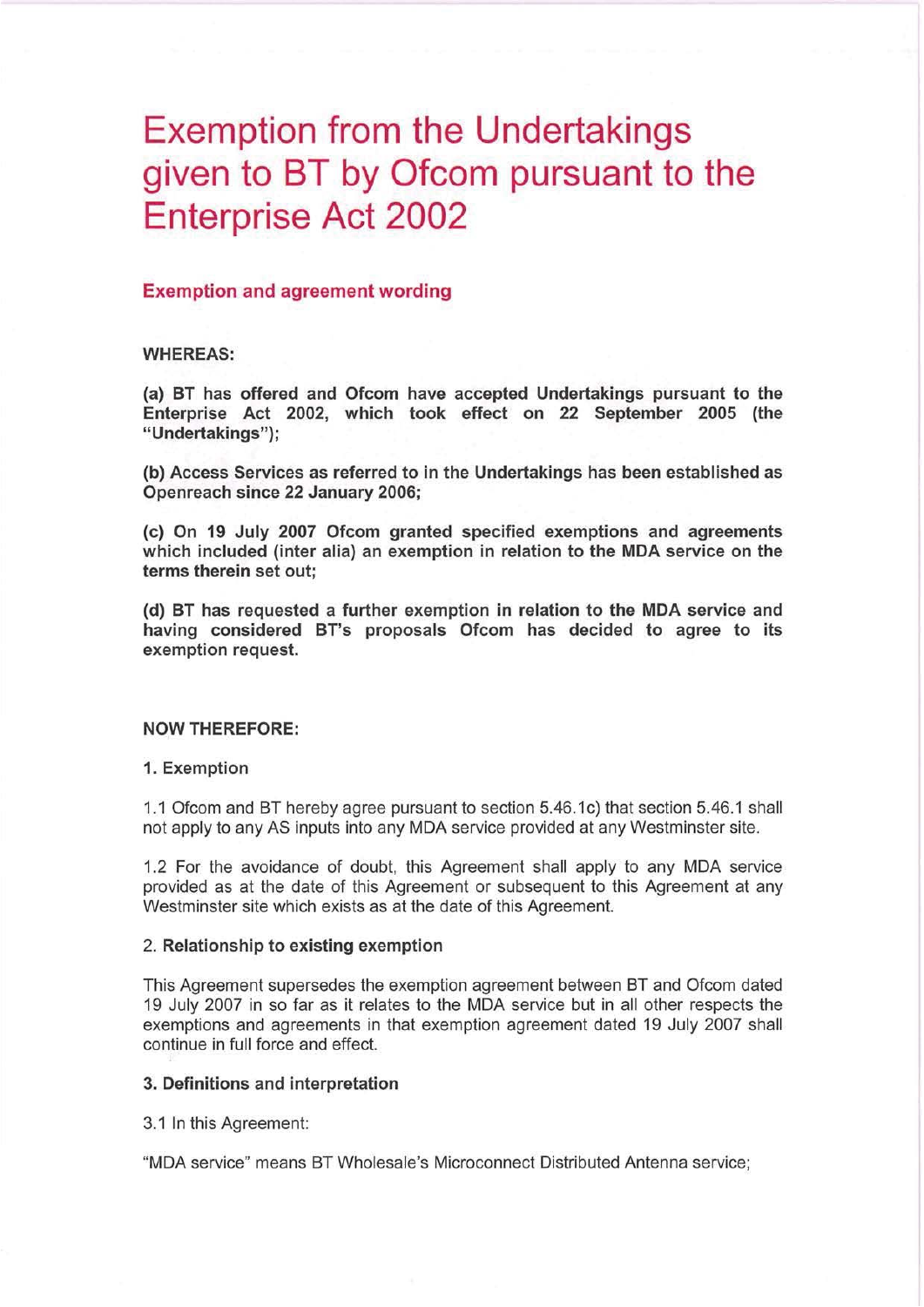"Westminster site" means those sites listed in the Annex to this Agreement.

3.2 Words or expressions in this Agreement have the same meaning as in the Undertakings.

3.3 References in this Agreement to section numbers are references to section numbers in the Undertakings.

3.4 For the avoidance of doubt, where it is herein agreed that section 5.46.1 shall not apply:

3.4.1 information that would otherwise fall within the definition of Commercial Information, shall only do so if it relates to SMP Products; or, in the case of sections 6.10.3, 6.13 and 6.14, to products and services described in section 6.1.2;

3.4.2 the requirement to provide the particular product or service by means of EOI systems and processes will also not apply and existing processes and systems may continue to be used:

3.4.3 the people providing the exempted services whilst working for AS, will not be deemed to work for the Upstream Division(s) or any of the Downstream Divisions, and hence section 5.35 will not apply.

## 4. Effect

Unless otherwise stated, the provisions of this Agreement shall take effect immediately upon signature hereof on behalf of both parties.

Signed for and on behalf of British Telecommunications plc

Thereshow

Signature

Name Theresa Brown

Position Director Wholesale Regulation

Date 15 April 2015

Signed for and on behalf of Ofcom

|      | Signature $\mathcal{U}$ . Gibbs      |
|------|--------------------------------------|
|      | Name Marina Gibbs                    |
|      | Position Competition Policy Director |
| Date | 22 April 2015                        |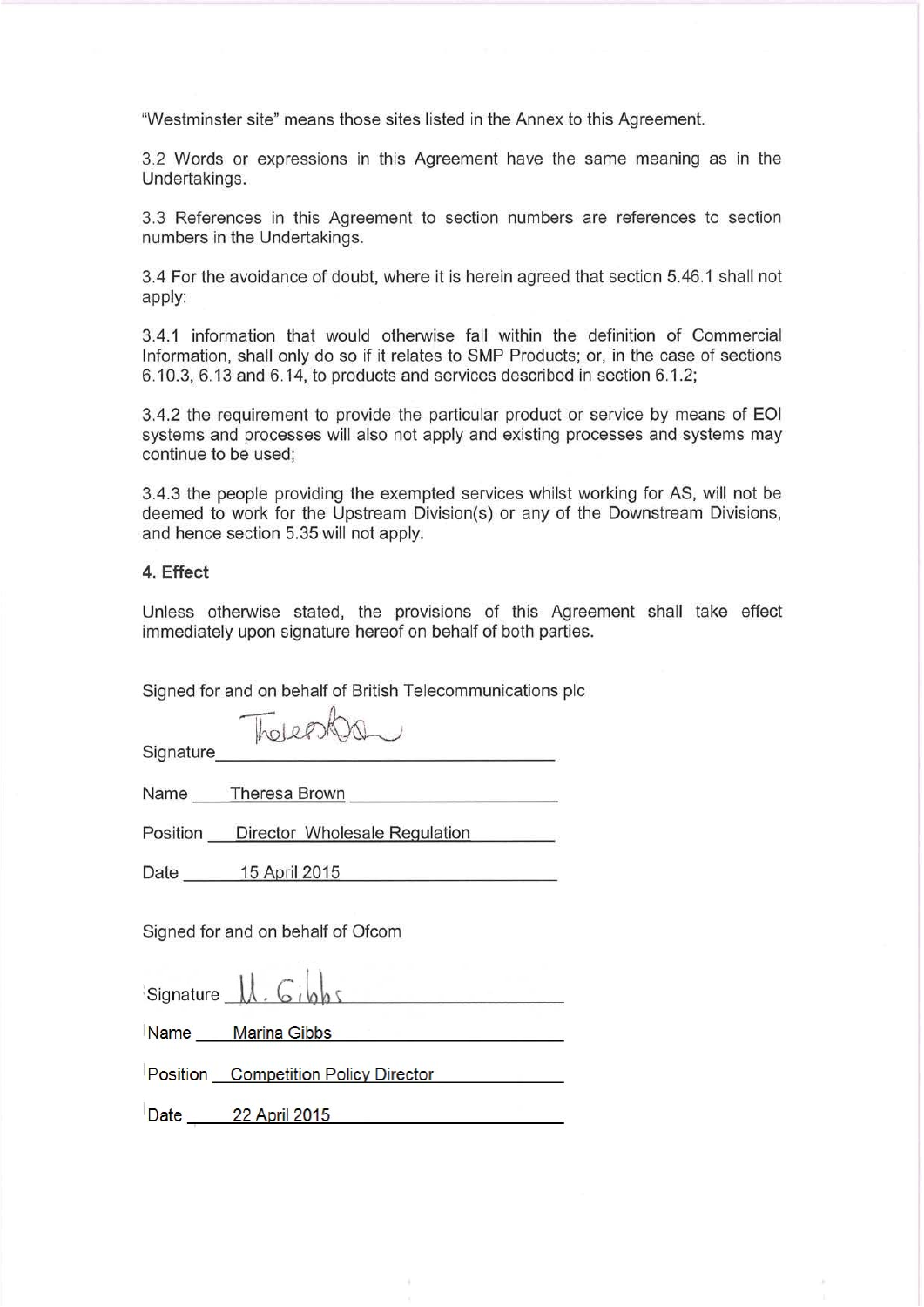## **ANNEX**

## **Locations of MDA Sites in Westminster Area Site Structure Height Address Postcode Easting /**

| UILV           | u uvuu v      | .  | Aww coo    | , volvouv                          | י פייייטיי<br><b>Northing</b> |
|----------------|---------------|----|------------|------------------------------------|-------------------------------|
| $\mathbf 1$    | [╳]           | 8M | [≻]        | SW1V 3[ $\&$ ]                     | [╳]                           |
| $\overline{2}$ | [╳]           | 8M | [╳]        | SW1V $3[\times]$                   | [╳]                           |
| 3              | [ $\approx$ ] | 8M | [╳]        | SW1V 3[ $\angle$ ]                 | [╳]                           |
| 4              | [╳]           | 8M | [╳]        | SW1V 3[ $\angle$ ]                 | [╳]                           |
| 5              | [╳]           | 8M | [╳]        | SW1V $3[\times]$                   | [╳]                           |
| 6              | [╳]           | 8M | [╳]        | SW1V 3[ $\&$ ]                     | [╳]                           |
| $\overline{7}$ | [╳]           | 8M | [╳]        |                                    | [╳]                           |
| 8              | [╳]           | 8M | [╳]        | SW1V 4[ <sup><math>×</math>]</sup> | [╳]                           |
| 9              | $[\times]$    | 8M | [╳]        | SW1V 4[ $\&$ ]                     | $[\times]$                    |
| 10             | [╳]           | 8M | $[\times]$ | SW1V 4[ $\&$ ]                     | [╳]                           |
| 11             | [╳]           | 8M | [╳]        | SW1V 4[ <sup><math>×</math>]</sup> | [╳]                           |
| 12             | [╳]           | 8M | [╳]        | SW1V 3[ $\&$ ]                     | [╳]                           |
| 13             | [╳]           | 8M | [╳]        | SW1V 3[ $\angle$ ]                 | [╳]                           |
| 14             | [╳]           | 8M | [╳]        | SW1V 3[ $\angle$ ]                 | [╳]                           |
| 15             | [╳]           | 8M | [╳]        | SW1V 3[ $\angle$ ]                 | [╳]                           |
| 16             | [╳]           | 8M | [╳]        | SW1V 4[ <sup><math>≥</math>]</sup> | [╳]                           |
| 17             | [╳]           | 8M | [╳]        | SW1V 4[ $\&$ ]                     | [╳]                           |
| 18             | [╳]           | 6M | $[\times]$ | SW1X 8[ $\approx$ ]                | [╳]                           |
| 19             | [╳]           | 6M | [╳]        | SW1X $8[\times]$                   | [╳]                           |
| 20             | [╳]           | 6M | [╳]        | SW1X 7[ $\&$ ]                     | [╳]                           |
| 21             | [╳]           | 6M | [╳]        | SW1X 8[ $\approx$ ]                | [╳]                           |
| 22             | [╳]           | 6M | [╳]        | SW1X 7[ $\&$ ]                     | [╳]                           |
| 23             | [╳]           | 6M | [╳]        | $W2 2[\times]$                     | [╳]                           |
| 24             | [╳]           | 6M | [╳]        | $W2 2[\times]$                     | [╳]                           |
|                |               |    |            |                                    |                               |